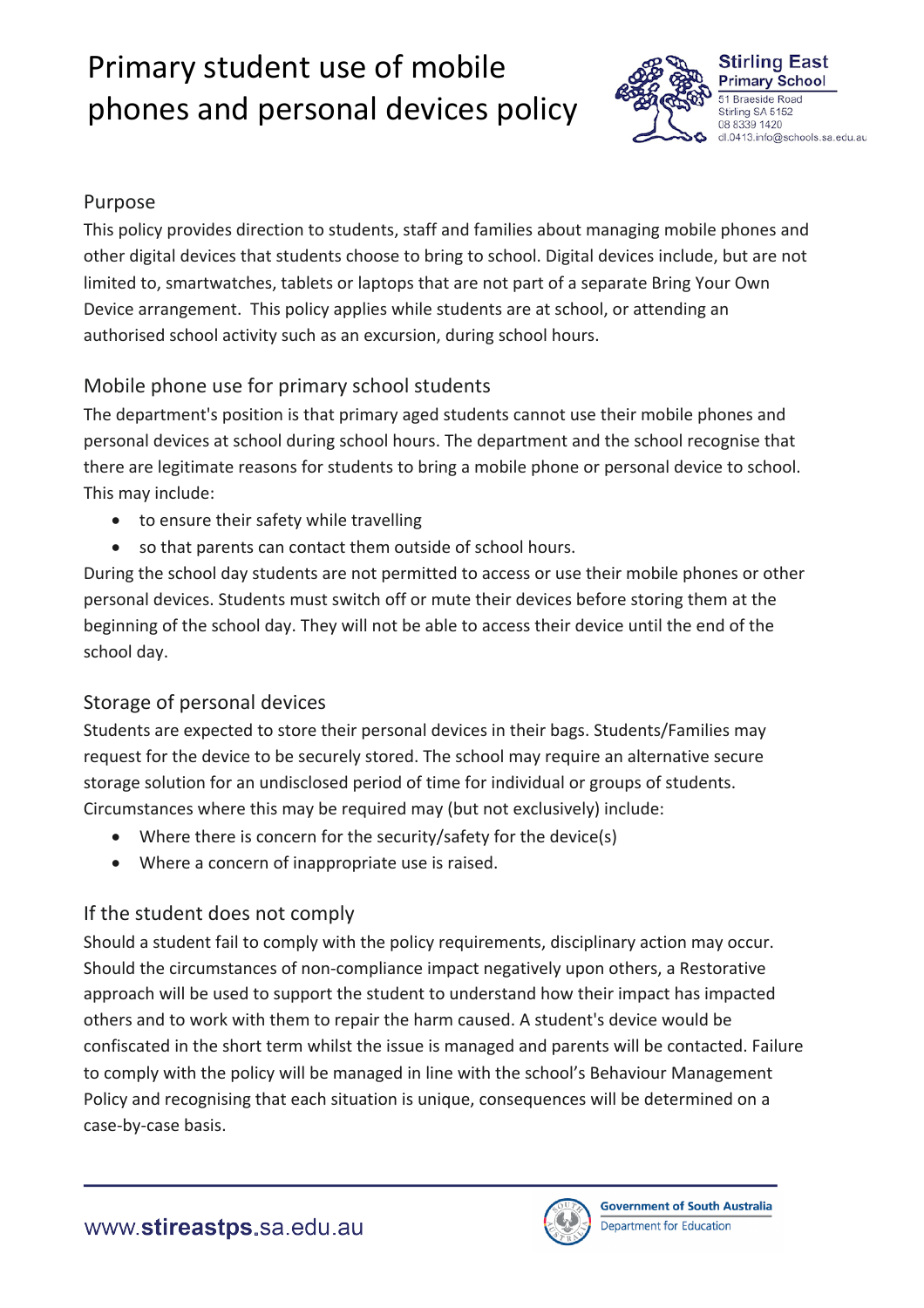

## Roles and responsibilities **Principal School Staff**

Make sure:

- this policy is clearly communicated and accessible to all students, staff, and families
- there is a process for regular review of the policy
- secure storage is provided for student personal devices that are handed to staff
- processes are in place for monitoring internet and school network use by all members of the school community.

Enforce the policy and responses to instances of non-compliance.

Report and respond to incidents of inappropriate use of personal devices in line with departmentpolicy and procedures and any legislative requirements.

Consider requests for exemptions from the policy from parents on a case-bycase basis. Make surethat approved exemptions are documented and that relevant staff are informed about students' exemptions.

Model appropriate use of mobile phones and support families to understand the importance of promoting safe, responsible and respectful use of mobile phones to their children.

### **School Staff**

Deliver learning opportunities and maintain a safe and productive learning environment. Take steps to minimise distractions from the non-educational use of personal devices in the learning environment at times when a device is being used by a student in line with an approved exemption or in circumstances where students' devices are stored in the classroom.

Respond to instances of non-compliance in line with the school's policy.

Report and respond to incidents of inappropriate use of personal devices in line with department policy and procedures and any legislative requirements.

Make sure that any student personal devices handed in for their care are stored in a secure location and are returned to the student (or their parent).

Model appropriate use of mobile phones and support families to understand the importance of promoting safe, responsible and respectful use of mobile phones to their children.